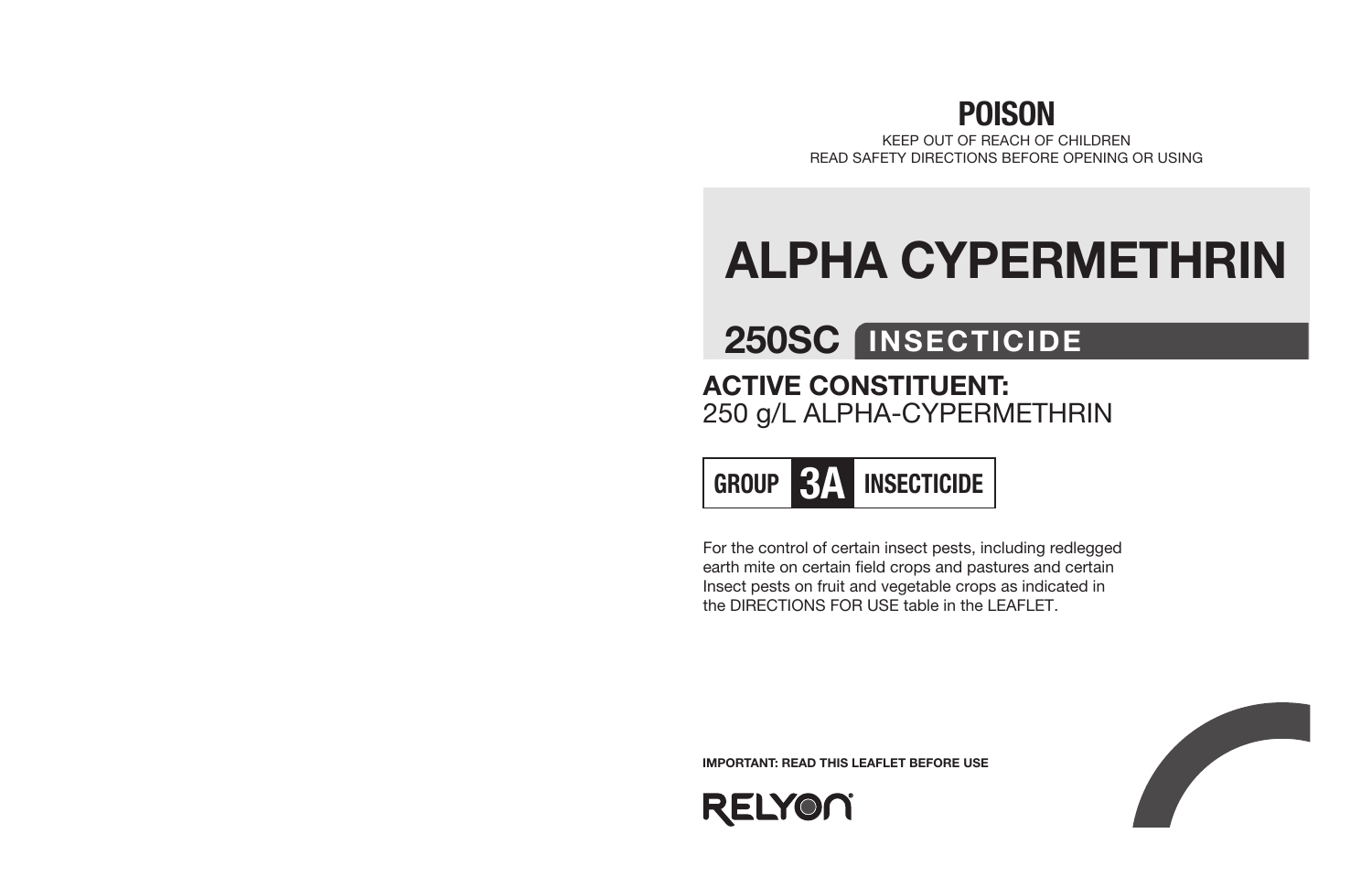#### DIRECTIONS FOR USE:

**RESTRAINT:** DO NOT apply if rain is expected within 6 hours after application. NOTE: This product is ineffective against synthetic pyrethroid resistant *Helicoverpa armigera* larvae longer than 5 mm. All *Helicoverpa armigera* in NSW and Qld should be treated as being resistant to synthetic pyrethroids. Refer to RESISTANCE MANAGEMENT under GENERAL INSTRUCTIONS. This product is ineffective against synthetic pyrethroid resistant *Plutella xylostella.*

| <b>CROP</b>                                                                                                                    | <b>INSECT PESTS</b>                                                                                                                  | <b>STATE</b>                       | <b>RATE</b>                                                          | <b>WHP</b>                                                     | <b>CRITICAL COMMENTS</b>                                                                                                                                                                                                                                                                                                                                                                                                                                                                                                                                                                                                   |
|--------------------------------------------------------------------------------------------------------------------------------|--------------------------------------------------------------------------------------------------------------------------------------|------------------------------------|----------------------------------------------------------------------|----------------------------------------------------------------|----------------------------------------------------------------------------------------------------------------------------------------------------------------------------------------------------------------------------------------------------------------------------------------------------------------------------------------------------------------------------------------------------------------------------------------------------------------------------------------------------------------------------------------------------------------------------------------------------------------------------|
| <b>Banksias</b>                                                                                                                | Banksia moth<br>(Danima banksiae)                                                                                                    | WA only                            | 8 mL/ 100 L                                                          |                                                                | Apply on a regular programme at 2 weeks intervals at early flower development. Commence spraying when<br>blooms are immature and continue until flowers are fully developed.                                                                                                                                                                                                                                                                                                                                                                                                                                               |
| Broccoli,<br><b>Brussels</b><br>Sprouts,<br>Cabbages,<br>Cauliflowers.<br>Chinese<br>Cabbage,<br>Kale,<br>Kohlrabi,<br>turnips | Cabbage moth (Plutella<br>xylostella), cabbage white<br>butterfly (Pieris rapae),<br>Helicoverpa punctigera,<br>Helicoverpa armigera | <b>All States</b>                  | <b>LOW VOLUME</b><br>160 mL/ha<br><b>HIGH VOLUME</b><br>20 mL/ 100 L | 1 day (Harvest)                                                | Apply according to pest incidence. When reinfestation is continuous, treatment every 7-10 days may be<br>required. Add a non-ionic wetting agent at recommended label rate.<br><b>LOW VOLUME:</b><br>Ground Rig Application: Apply in 100 to 600 L of water per hectare as a fine spray, (ie. A droplet size of 100<br>to 200 microns).                                                                                                                                                                                                                                                                                    |
|                                                                                                                                | Cluster caterpillar<br>(Spodoptera litura)                                                                                           | <b>All States</b>                  |                                                                      |                                                                | Aerial Application: Apply in 20 to 60 L of water per hectare as a spray of 100 to 150 microns droplet size.<br><b>HIGH VOLUME:</b> Gradually increase the spray volume as the plants grow, from 600 L/ha just after transplanting<br>to 1000 L/ha at maturity. Apply as a medium spray (ie. A droplet size of 200 to 400 microns VMD).<br>Helicoverpa armigera in NSW and Qld. Follow the application directions for the pest above. Apply as required<br>according to pest incidence. Thorough and frequent crop checks are essential. Preferably apply to eggs. Apply<br>to larvae only if they are less than 5 mm long. |
| Canola                                                                                                                         | Native budworm<br>(Helicoverpa punctigera)                                                                                           | NSW, SA, Tas, Vic,<br>WA only      | 80 or 120 mL/ha                                                      | 21 days (cutting<br>for harvest or<br>stockfeed or<br>grazing) | Do NOT apply more than a total 160 mL/ha per season to any one crop.<br>Insects the crop regularly during and immediately after flowering. Apply when damaging pest numbers first<br>appear on the crop and repeat if necessary.                                                                                                                                                                                                                                                                                                                                                                                           |
|                                                                                                                                | Tobacco looper<br>(Chrysodeixis argentifera)                                                                                         | NSW, SA, Tas,<br>Vic only          | 80 or 120 mL/ha                                                      |                                                                | For aerial application, use a total volume of 30-35 L/ha and apply in the cooler part of the day. Use the higher<br>rate if larvae longer than 10 mm are present.                                                                                                                                                                                                                                                                                                                                                                                                                                                          |
|                                                                                                                                | Vegetable weevil<br>(Listroderes difficilis)                                                                                         | NSW, ACT, Vic,<br>Tas, SA, WA only | 160 mL/ha                                                            |                                                                | Crops should be inspected as they emerge. Border sprays are required to control invading adults. Apply when<br>cotyledons and leaves are being eaten or the plant lopped. Repeat as necessary.                                                                                                                                                                                                                                                                                                                                                                                                                             |
|                                                                                                                                | Redlegged earth mite<br>(Halotydeus destructor)                                                                                      | All States except<br>NT and Old    | 40 mL/ha                                                             |                                                                | Pre-emergence: Apply by ground rig only. Treat infested paddocks after sowing but prior to crop emergence<br>when soil is moist. Monitor redlegged earth mite numbers and re-treat if necessary.                                                                                                                                                                                                                                                                                                                                                                                                                           |
|                                                                                                                                | Redlegged earth mite, blue<br>oat mite (Penthaleus major)                                                                            |                                    | 20 mL/ha                                                             |                                                                | Apply when mite numbers reach damaging levels. Do NOT apply as a pre-emergence treatment.                                                                                                                                                                                                                                                                                                                                                                                                                                                                                                                                  |
| Cotton                                                                                                                         | Native budworm<br>(Helicoverpa punctigera)                                                                                           | NSW, NT, Qld,<br>WA only           | 120 mL/ha                                                            | 14 days (Harvest)                                              | Apply as indicated by field checks using rates appropriate for the infestation level determined. Application<br>should be timed to coincide with egg hatching and before larvae are in protected feeding sites.                                                                                                                                                                                                                                                                                                                                                                                                            |
|                                                                                                                                |                                                                                                                                      |                                    |                                                                      |                                                                | Apply when there are up to 75 eggs and/or up to 5 larvae less than 5 mm long per 100 terminals.                                                                                                                                                                                                                                                                                                                                                                                                                                                                                                                            |
|                                                                                                                                |                                                                                                                                      |                                    | 160 mL/ha                                                            |                                                                | Apply when there are up to 150 eggs and/or up to 10 larvae less than 5 mm long per 100 terminals and/or<br>when larvae between 5 and 10 mm are present.                                                                                                                                                                                                                                                                                                                                                                                                                                                                    |
|                                                                                                                                |                                                                                                                                      |                                    | 200 mL/ha                                                            |                                                                | Apply when there are up to 150 eggs and/or more than 10 larvae less than 5 mm long per 100 terminals and/or<br>when larvae longer than 10 mm are present.                                                                                                                                                                                                                                                                                                                                                                                                                                                                  |
|                                                                                                                                |                                                                                                                                      |                                    |                                                                      |                                                                |                                                                                                                                                                                                                                                                                                                                                                                                                                                                                                                                                                                                                            |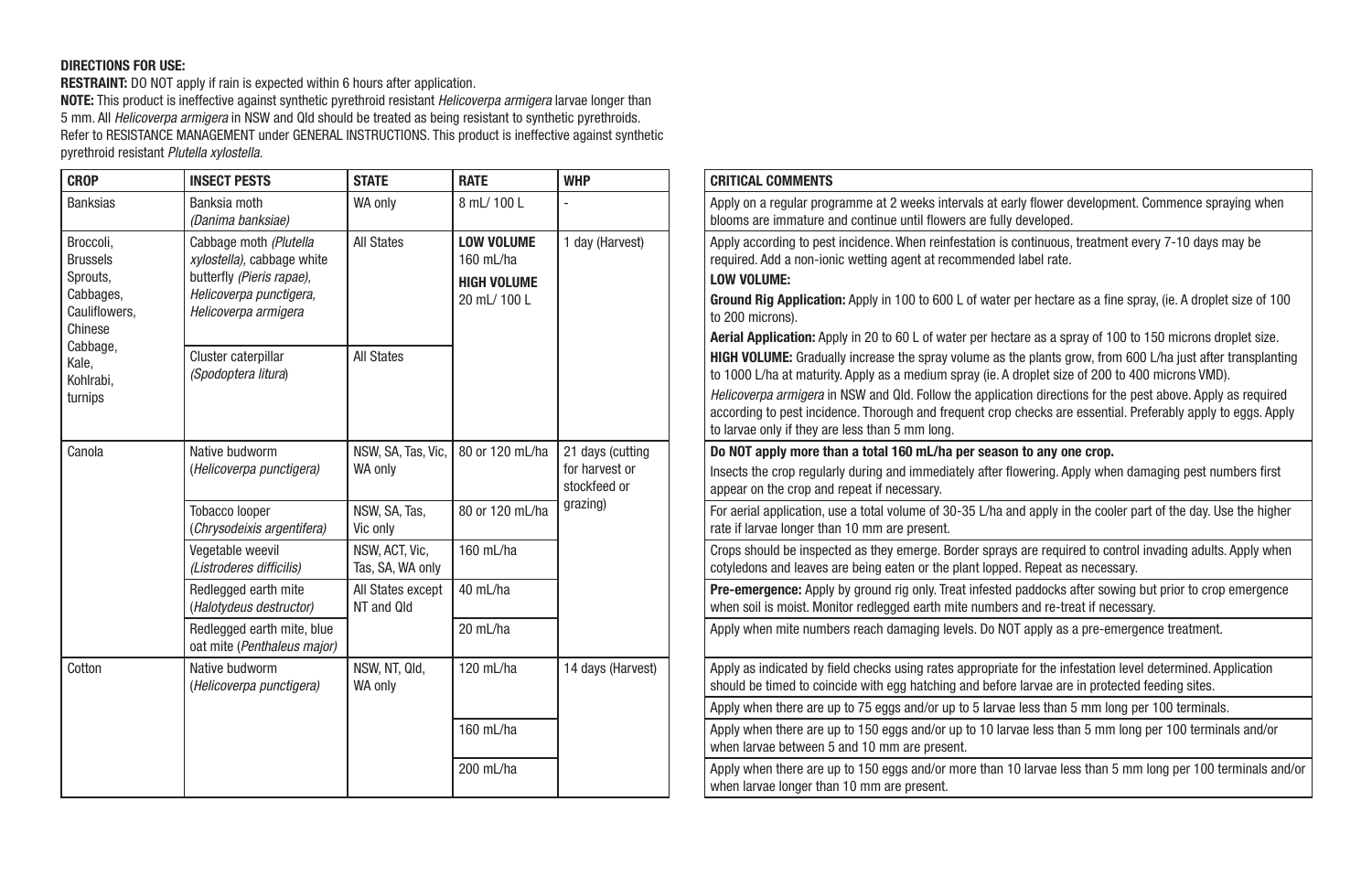| <b>CROP</b>                 | <b>INSECT PESTS</b>                                                                        | <b>STATE</b>                       | <b>RATE</b>         | <b>WHP</b>                                       | <b>CRITICAL COMMENTS</b>                                                                                        |
|-----------------------------|--------------------------------------------------------------------------------------------|------------------------------------|---------------------|--------------------------------------------------|-----------------------------------------------------------------------------------------------------------------|
| Cotton (continued)          | Cotton bollworm                                                                            | NSW, NT, Qld,                      |                     | 14 days (Harvest)                                | Preferably apply to egg                                                                                         |
|                             | (Helicoverpa armigera)                                                                     | WA only                            | 120 mL/ha           |                                                  | Apply when there are u                                                                                          |
|                             |                                                                                            |                                    | 160 mL/ha           |                                                  | Apply when there are u                                                                                          |
|                             |                                                                                            |                                    | 200 mL/ha           |                                                  | Apply when there are r                                                                                          |
|                             | Rough bollworm (Earias<br>huegeli)                                                         |                                    | 120 or 160<br>mL/ha |                                                  | Apply when an average<br>infestations in the early<br>higher rate if larvae lor                                 |
| Cereals (Winter)            | Cutworm (Agrotis spp.)                                                                     | NSW. ACT. Vic.<br>SA, WA only      | 30 mL/ha            | 7 days (Harvest)<br>14 days (Stubble<br>grazing) | Do NOT apply more th<br>establishing crops in th<br>the seedlings. Spray in                                     |
|                             |                                                                                            | Qld only                           | 30 or 60 mL/ha      |                                                  | In Qld, use the higher r<br>longer residual activity                                                            |
|                             | Webworm (Hednota spp.)                                                                     | NSW, Vic, SA,<br>WA only           | 30 mL/ha            |                                                  | Pre planting: May be a<br>when the larvae have e<br>application to ensure a<br>required.<br>Post crop emergence |
|                             |                                                                                            |                                    |                     |                                                  | Repeat as required.                                                                                             |
|                             | Common armyworm<br>(Mythimna convecta),<br>southern armyworm<br>(Persectania ewingii)      | <b>All States</b>                  | 96 mL/ha            | 7 days (Harvest)<br>14 days (Stubble<br>grazing) | Apply before "head lop<br>of the day (usually late<br>is effective on larvae u<br>occur in crops that hav       |
|                             | Redlegged earth mite<br>(Halotydeus destructor)                                            | NSW, ACT, Vic,<br>Tas, SA, WA only | 40 mL/ha            |                                                  | Pre-emergence: Apply<br>when soil is moist. Mor                                                                 |
|                             | Redlegged earth mite, blue<br>oat mite (Penthaleus major)                                  |                                    | 20 mL/ha            |                                                  | Apply when mite numb<br>of the leaves is causino<br>actively feeding on cro<br>Do NOT apply as a pre-           |
|                             | Aphids (Rhopalosiphum<br>$spp.$ )<br>(barley yellow dwarf virus<br>vectors)                | NSW, ACT, Vic,<br>Tas, SA, WA only | 50 mL/ha            |                                                  | To control aphids, spra<br>the spread of Barley Ye                                                              |
| <b>Eucalypt plantations</b> | Adults and larvae of<br>Tasmanian eucalyptus leaf<br>beetle (Chrysophtharta<br>bimaculata) | Tas only                           | 100 mL/ha           | L                                                | Apply by fixed wing air<br>trees. Micronair applica<br>severe defoliation. Trea                                 |

| <b>STATE</b>                       | <b>RATE</b>         | <b>WHP</b>                                       | <b>CRITICAL COMMENTS</b>                                                                                                                                                                                                                                                                                                                                                                                                              |
|------------------------------------|---------------------|--------------------------------------------------|---------------------------------------------------------------------------------------------------------------------------------------------------------------------------------------------------------------------------------------------------------------------------------------------------------------------------------------------------------------------------------------------------------------------------------------|
| NSW, NT, Qld,                      |                     | 14 days (Harvest)                                | Preferably apply to eggs. Apply to larvae only if they are less than 5 mm long.                                                                                                                                                                                                                                                                                                                                                       |
| WA only                            | 120 mL/ha           |                                                  | Apply when there are up to 75 eggs and/or up to 5 larvae less than 5 mm long per 100 terminals.                                                                                                                                                                                                                                                                                                                                       |
|                                    | 160 mL/ha           |                                                  | Apply when there are up to 150 eggs and/or up to 10 larvae less than 5 mm long per 100 terminals.                                                                                                                                                                                                                                                                                                                                     |
|                                    | 200 mL/ha           |                                                  | Apply when there are more than 150 eggs and/or more than 10 larvae less than 5 mm long per 100 terminals.                                                                                                                                                                                                                                                                                                                             |
|                                    | 120 or 160<br>mL/ha |                                                  | Apply when an average of 2 or more larvae are present per 100 bolls. It is essential to detect and treat<br>infestations in the early stages before larvae are established or concealed in bolls deep in the canopy. Use the<br>higher rate if larvae longer than 10 mm are present. Best results will be obtained by applying at egg hatch.                                                                                          |
| NSW, ACT, Vic,<br>SA, WA only      | 30 mL/ha            | 7 days (Harvest)<br>14 days (Stubble<br>grazing) | Do NOT apply more than a total of 216 mL/ha per season to any one crop. Check emerging and<br>establishing crops in the late afternoon and evening for caterpillars crawling on the soil surface and feeding on<br>the seedlings. Spray in late afternoon or evening.                                                                                                                                                                 |
| Qld only                           | 30 or 60 mL/ha      |                                                  | In Qld, use the higher rate when the infestation is severe, or when there are larvae longer than 10 mm, or when<br>longer residual activity is required.                                                                                                                                                                                                                                                                              |
| NSW, Vic, SA,<br>WA only           | 30 mL/ha            |                                                  | Pre planting: May be applied with knock-down herbicides prior to planting. Apply from the last week in May<br>when the larvae have emerged. Do NOT apply to dense pasture. All pasture should be closely grazed prior to<br>application to ensure adequate spray penetration. Apply in minimum of 100 L of water per hectare. Repeat as<br>required.                                                                                  |
|                                    |                     |                                                  | Post crop emergence: Inspect crop regularly from emergence and apply at the first sign of pest activity.                                                                                                                                                                                                                                                                                                                              |
|                                    |                     |                                                  | Repeat as required.                                                                                                                                                                                                                                                                                                                                                                                                                   |
| <b>All States</b>                  | 96 mL/ha            | 7 days (Harvest)<br>14 days (Stubble<br>grazing) | Apply before "head lopping" occurs and when there are 2 or more larvae per square metre. Spray in the cool<br>of the day (usually late afternoon) when larvae are most active. Ensure the spray penetrates the crop. This rate<br>is effective on larvae up to 20 mm in length. Monitor crop closely and re-treat if necessary. Poor control may<br>occur in crops that have lodged. See application section for correct water rates. |
| NSW, ACT, Vic,<br>Tas, SA, WA only | 40 mL/ha            |                                                  | <b>Pre-emergence:</b> Apply by ground rig only. Treat infested paddocks after sowing but prior to crop emergence<br>when soil is moist. Monitor redlegged earth mite numbers and re-treat if necessary.                                                                                                                                                                                                                               |
|                                    | 20 mL/ha            |                                                  | Apply when mite numbers reach damaging levels. Spray seedling crops if silvering or whitening (bleaching)<br>of the leaves is causing a reduction in crop growth. If possible, spray on a calm, mild morning when mites are<br>actively feeding on crop leaves.                                                                                                                                                                       |
|                                    |                     |                                                  | Do NOT apply as a pre-emergence treatment.                                                                                                                                                                                                                                                                                                                                                                                            |
| NSW, ACT, Vic,<br>Tas, SA, WA only | 50 mL/ha            |                                                  | To control aphids, sprays should be applied at 3 and 7 weeks after emergence to reduce aphid colonisation and<br>the spread of Barley Yellow Dwarf Virus. This will also reduce the effect of feeding aphid damage.                                                                                                                                                                                                                   |
| Tas only                           | 100 mL/ha           | ÷                                                | Apply by fixed wing aircraft of by helicopter using hydraulic or Micronair equipment, to the crowns of eucalypt<br>trees. Micronair application in 5 litres of water/ha has proved effective. Apply before insect damage causes<br>severe defoliation. Treatment will control small and large larvae as well as adult beetles.                                                                                                        |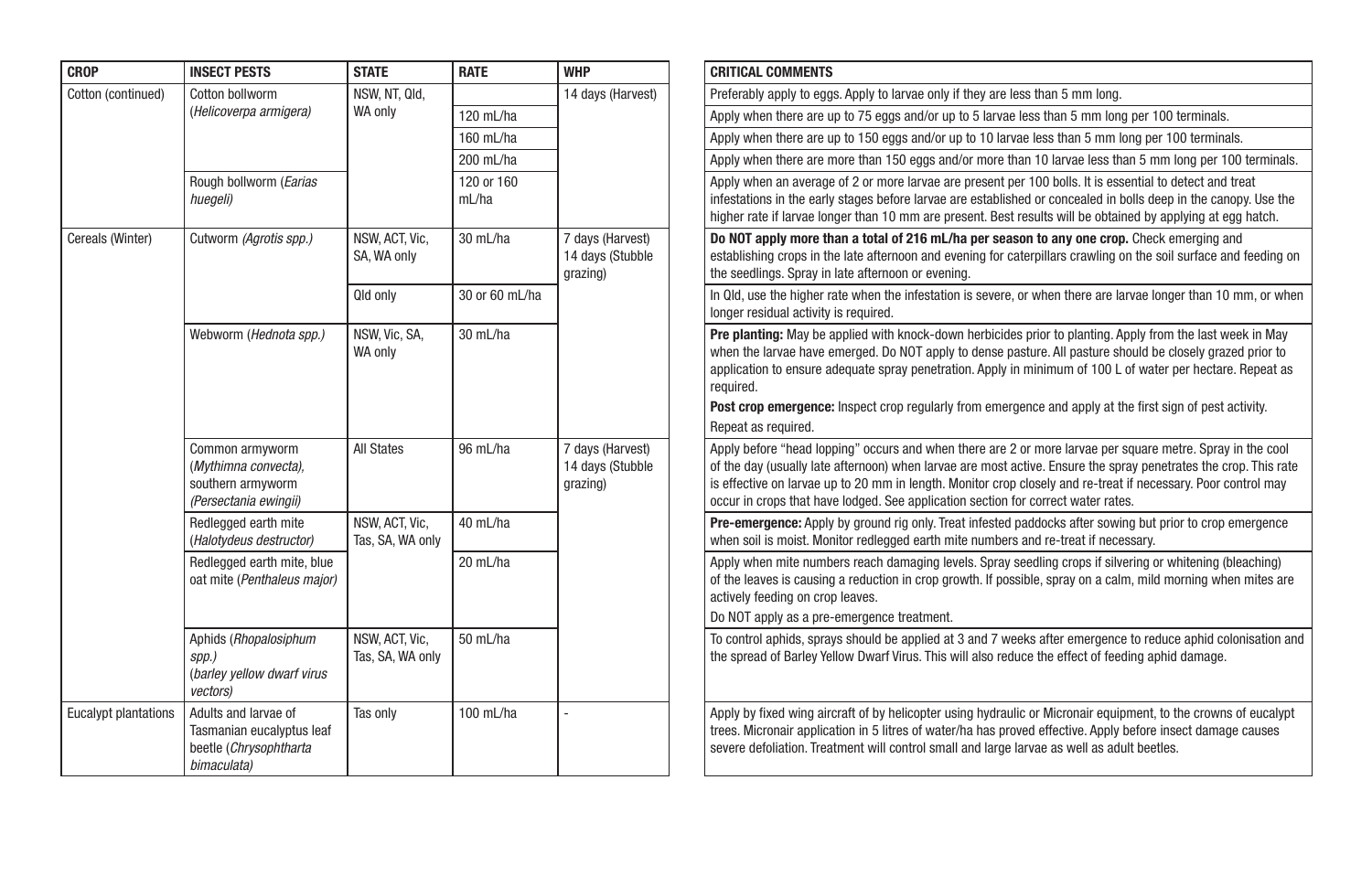| <b>CROP</b>                        | <b>INSECT PESTS</b>                                                                                                                          | <b>STATE</b>                  | <b>RATE</b>                                                        | <b>WHP</b>                         | <b>CRITICAL COMMENTS</b>                                                                                                                                                                                                                                                                                                                                                                                                   |
|------------------------------------|----------------------------------------------------------------------------------------------------------------------------------------------|-------------------------------|--------------------------------------------------------------------|------------------------------------|----------------------------------------------------------------------------------------------------------------------------------------------------------------------------------------------------------------------------------------------------------------------------------------------------------------------------------------------------------------------------------------------------------------------------|
| Field peas                         | Native budworm<br>(Helicoverpa punctigera)                                                                                                   | WA only                       | 64 mL/ha                                                           | 4 weeks (Harvest)                  | Apply to open, less dense crops when damaging numbers of newly hatched larvae first appear on the crop and<br>repeat as necessary.                                                                                                                                                                                                                                                                                         |
|                                    |                                                                                                                                              | NSW, Vic, Tas,<br>SA, WA only | 80 or 120 mL/ha                                                    |                                    | Apply when pest numbers reach damaging levels and repeat if necessary. Use the higher rate if larvae longer<br>than 10 mm are present. Best results will be obtained by spraying at egg hatch.                                                                                                                                                                                                                             |
|                                    | Pea weevil (Bruchus<br>pisorum)                                                                                                              | NSW. Vic. Tas.<br>SA, WA only | 64 or 80 mL/ha                                                     |                                    | Apply during flowering prior to egg laying when the adult weevil population reaches on or more per 25 sweeps<br>of a sweep net. Use the higher rate for longer residual protection.                                                                                                                                                                                                                                        |
|                                    | Cutworm (Agrotis spp.)                                                                                                                       |                               | 30 mL/ha                                                           |                                    | Check emerging and establishing crops in the late afternoon and evening for caterpillars crawling on the soil<br>surface and feeding on the seedlings. Spray in late afternoon and evening.                                                                                                                                                                                                                                |
|                                    | Redlegged earth mite<br>(Halotydeus destructor)                                                                                              | NSW, Vic, Tas, SA,<br>WA only | 40 mL/ha                                                           |                                    | <b>Pre-emergence:</b> Apply by ground rig only. Treat infested paddocks after sowing but prior to crop emergence<br>when soil is moist. Monitor redlegged earth mite numbers and re-treat if necessary.                                                                                                                                                                                                                    |
|                                    | Redlegged earth mite, blue<br>oat mite (Penthaleus major)                                                                                    |                               | 20 mL/ha                                                           |                                    | Apply when mite numbers reach damaging levels.<br>Do NOT apply as a pre-emergence treatment.                                                                                                                                                                                                                                                                                                                               |
| Grapevines (non<br>bearing)        | Pink cutworm (Agrotis<br>munda), apple weevil<br>(Curculio beetle)<br>(Otiorhynchus cribricollis),<br>garden weevil (Phlyctinus<br>callosus) | NSW, Vic, Tas,<br>SA, WA only | 40 mL/100 L                                                        |                                    | Monitor young vines during spring and early summer and apply at the first signs of leaf damage. Spray the<br>leaves, canes and the soil around each vine to a diameter of 30 cm. 70-80 mL of dilute spray should be<br>sufficient for each vine. If pest infestation persists, a second application may be required after three weeks.                                                                                     |
| Lettuce                            | Helicoverpa spp.                                                                                                                             | All State                     | <b>LOW VOLUME</b><br>160 mL/ha<br><b>HIGH VOLUME</b><br>20 mL/100L | 3 days (Harvest)                   | Thoroughly and regularly check the crop. Apply at the first sign of pest activity. Preferably apply to eggs. Apply<br>to <i>H. armigera</i> ONLY if larvae are less than 5 mm long. Repeat according to pest incidence.                                                                                                                                                                                                    |
| Linola                             | Native budworm<br>(Helicoverpa punctigera)                                                                                                   | WA only                       | 64 or 80 mL/ha                                                     | 12 weeks<br>(Harvest)              | Do NOT apply more than a total 160 mL/ha per season to any one crop.<br>Inspect the crop regularly during and immediately after flowering. Apply when damaging pest numbers first<br>appear on the crop.<br>For aerial application, apply during the cooler part of the day in a total volume of 30-35 L/ha. Use the higher<br>rate if larvae longer than 10 mm are present. Refer to application section for water rates. |
| Linseed                            | Native budworm<br>(Helicoverpa punctigera)                                                                                                   | NSW, Vic, Tas,<br>SA, WA only | 80 or 120 mL/ha                                                    | 14 days (Harvest)                  | Inspect the crop regularly during and immediately after flowering. Apply when damaging pest numbers first<br>appear on the crop and repeat if necessary. Use the higher rate if larvae longer than 10 mm are present. Best<br>results will be obtained by spraying at egg hatch. Refer to application section for water rates.                                                                                             |
|                                    | Cutworm (Agrotis spp.)                                                                                                                       | NSW, ACT, Tas,<br>SA only     | 30 mL/ha                                                           |                                    | Check emerging and establishing crops in the late afternoon and evening for caterpillars crawling on the soil<br>surface and feeding on seedlings. Spray in late afternoon and evening.                                                                                                                                                                                                                                    |
| Lucerne (Seed and<br>forage crops) | Native budworm<br>(Helicoverpa punctigera)                                                                                                   | NSW, Vic, Tas,<br>SA, WA only | 64 mL/ha                                                           | 14 days (grazing<br>or cutting for | Do NOT apply more than one application per cut or grazing for animal feed. Apply when pest populations reach<br>economically damaging levels. Apply to larvae less than 5 mm in length.                                                                                                                                                                                                                                    |
|                                    | Green mired (Creontiades<br>dilutus)                                                                                                         |                               |                                                                    | stockfeed)                         | Do NOT apply more than one application per cut or grazing for animal feed. Apply when pest populations reach<br>economically damaging levels.                                                                                                                                                                                                                                                                              |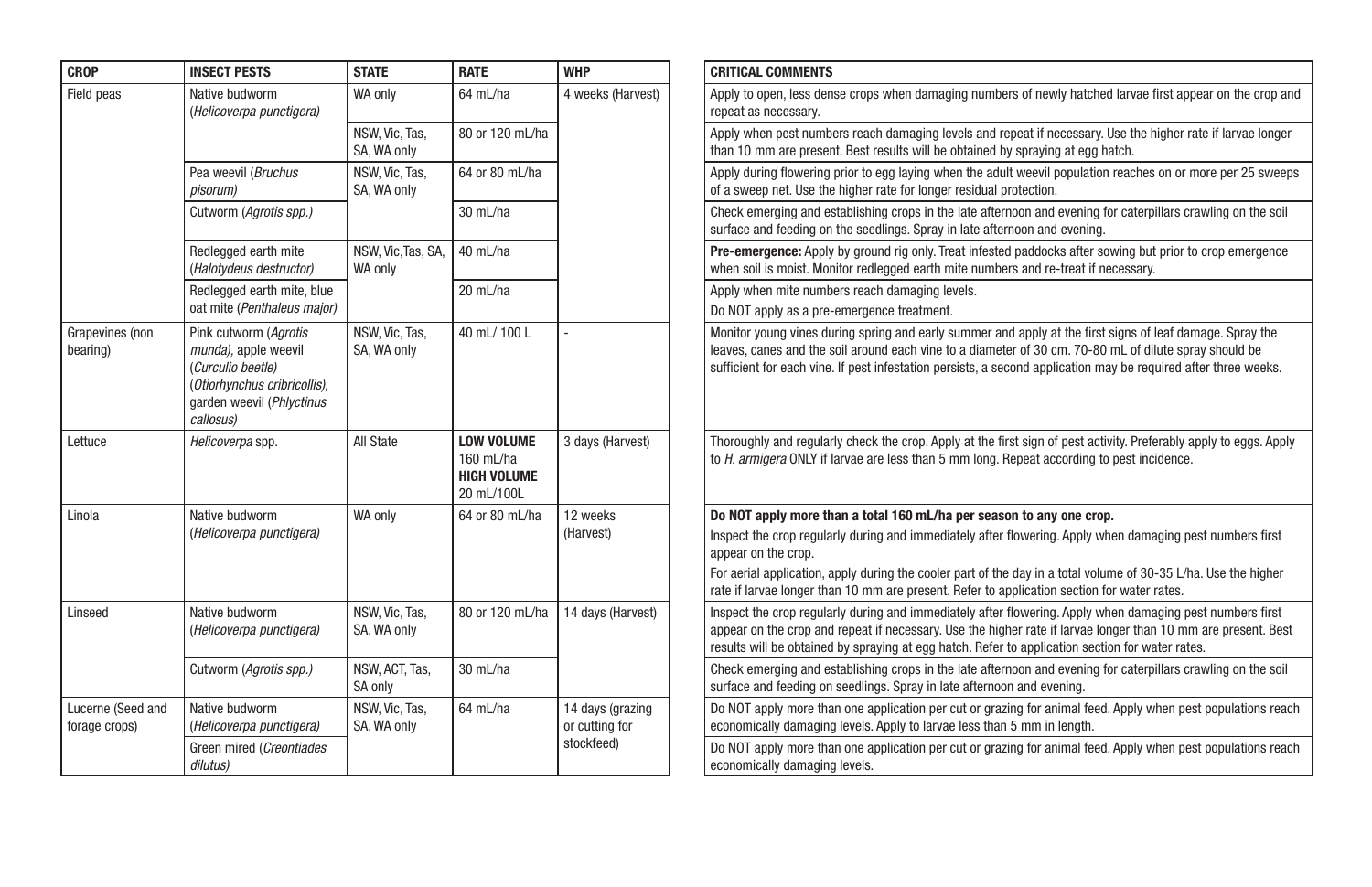| <b>CROP</b>                  | <b>INSECT PESTS</b>                                                                   | <b>STATE</b>                       | <b>RATE</b>         | <b>WHP</b>                     | <b>CRITICAL COMMENTS</b>                                                                                                                                                                                                                                                                                                                                                               |
|------------------------------|---------------------------------------------------------------------------------------|------------------------------------|---------------------|--------------------------------|----------------------------------------------------------------------------------------------------------------------------------------------------------------------------------------------------------------------------------------------------------------------------------------------------------------------------------------------------------------------------------------|
| Lupins                       | Native budworm<br>(Helicoverpa punctigera)                                            | NSW, ACT, Vic,<br>SA only          | 80 or 120 mL/ha     | 4 weeks (Harvest)              | Do NOT apply more than a total of 240 mL/ha per season to any one lupin crop.<br>Apply when damaging pest numbers first appear on the crop and repeat if necessary. Use the higher rate if<br>larvae longer than 10 mm are present. Best results will be obtained by spraying at egg hatch.                                                                                            |
|                              |                                                                                       | WA only                            | 48 or 80 mL/ha      |                                | Spraying should be timed to precede the first visible damage to the pods. Use the higher rate when the<br>infestation is severe, or when residual activity is required.                                                                                                                                                                                                                |
|                              | Cutworm (Agrotis spp.)                                                                | NSW, ACT, Vic,<br>Tas, SA, WA only | 30 mL/ha            |                                | Check emerging and establishing crops in the late afternoon and evening for caterpillars crawling on the soil<br>surface and feeding on seedlings. Spray in late afternoon and evening.                                                                                                                                                                                                |
|                              | Common armyworm<br>(Mythimna convecta),<br>southern armyworm<br>(Persectania ewingii) | ACT, NSW only                      | 96 mL/ha            |                                | Spray in the cool of the day (late afternoon) when larvae are most active.                                                                                                                                                                                                                                                                                                             |
|                              | Redlegged earth mite<br>(Halotydeus destructor)                                       | NSW, Vic, Tas,<br>SA, WA only      | 40 mL/ha            |                                | Pre-emergence: Apply by ground rig only. Treat infested paddocks after sowing but prior to crop emergence<br>when soil is moist. Monitor redlegged earth mite numbers and re-treat if necessary.                                                                                                                                                                                       |
|                              | Redlegged earth mite, blue                                                            |                                    | 20 mL/ha            |                                | Apply when mite numbers reach damaging levels.                                                                                                                                                                                                                                                                                                                                         |
|                              | oat mite (Penthaleus maior)                                                           |                                    |                     |                                | Do NOT apply as a pre-emergence treatment.                                                                                                                                                                                                                                                                                                                                             |
| Maize                        | Corn earworm (Helicoverpa<br>armigera)                                                | Qld, NSW, ACT,<br>Vic, NT only     | 120 or 160<br>mL/ha | 7 days (Harvest)               | Thoroughly and regularly check the crop. Apply from early silking according to pest incidence. Use the higher<br>rate if larvae longer than 10 mm are present. In Qld, NSW and NT, preferably apply to eggs or apply to larvae<br>only if they are less than 5 mm long.                                                                                                                |
|                              | Native budworm<br>(Helicoverpa punctigera)                                            | <b>All States</b>                  |                     |                                | Thoroughly and regularly check the crop. Apply when infestation reaches an economically damaging level and<br>repeat if necessary. Best results will be obtained by applying at egg hatch. Use the higher rate if larvae longer<br>than 10 mm are present.                                                                                                                             |
| Mung beans, navy<br>beans    | Native budworm<br>(Helicoverpa punctigera)                                            | Qld. NSW. ACT.<br>NT only          | 120 or 160<br>mL/ha | 7 days (Harvest)               | Crop checking should be aimed to detect larvae as they hatch. Small larvae are easier to kill than large larvae.<br>Apply when the number of larvae feeding on flowers or pods reach 1 to 2 per metre of row. Repeat as required.<br>Use the higher rate when larvae larger than 10 mm are present or when canopy is dense. Best results will be<br>obtained by spraying at egg hatch. |
|                              | Corn earworm (Helicoverpa<br>armigera)                                                |                                    |                     |                                | Thoroughly and regularly check the crop. Apply when the infestation reaches an economically damaging level<br>and repeat as required. Preferably apply to eggs. In Qld and NSW, apply to larvae only if they are less than 5<br>mm long. Use the higher rate when pest pressure is high.                                                                                               |
| Pastures (legume             | Wingless grasshopper                                                                  | <b>All States</b>                  | 64 mL/ha            | 3 days (Grazing)               | Do NOT apply more than a total 128 mL/ha per season.                                                                                                                                                                                                                                                                                                                                   |
| and grass based<br>pastures) | (Phaulacridium vittatum)                                                              |                                    |                     | 14 days (Cut for<br>stockfeed) | Apply to infested areas and repeat as necessary. Spraying is most effective on newly emerged hoppers before<br>they begin dispersing. Spray in the warmer parts of the day when hoppers are exposed. Later sprays should be<br>applied before the start of egg laying. Good coverage is essential.                                                                                     |
|                              | Brown pasture looper<br>(Ciampa arietaria)                                            | NSW, Vic, Tas,<br>SA, WA only      | 20 mL/ha            |                                | Apply when pest infestation reaches an economically damaging level.                                                                                                                                                                                                                                                                                                                    |
|                              | <b>Blackheaded pasture</b><br>cockchafer (Aphodius<br>tasmanniae)                     | NSW. Vic. Tas.<br>SA only          | 40 mL/ha            |                                | Spraying is most effective when larvae are detected and treated early. Suspect paddocks should be dug after<br>the first substantial rain in April/May and inspected to ensure grubs are present in sufficient numbers to warrant<br>treatment. Spraying after June will give poorer results.                                                                                          |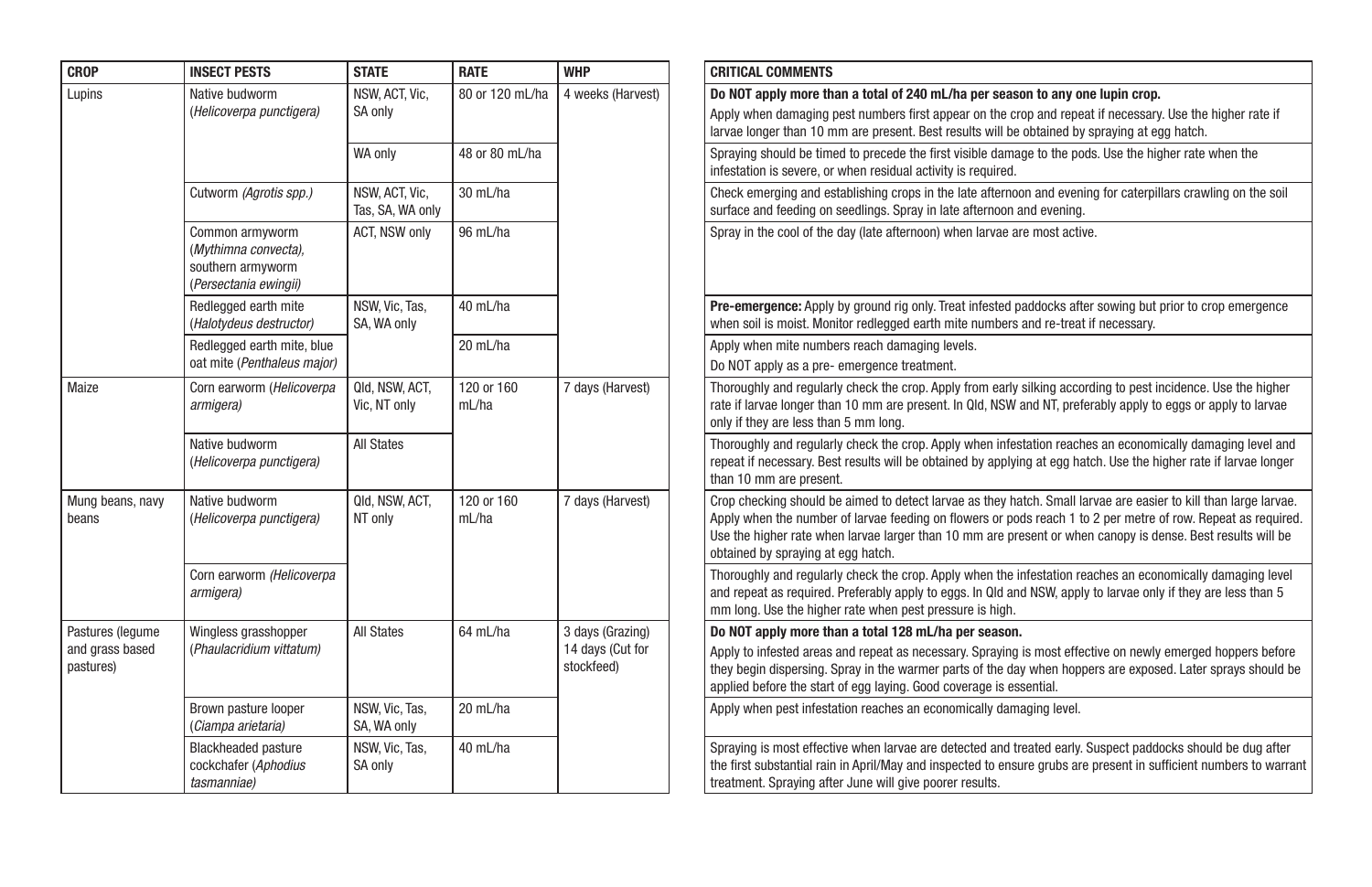| <b>CROP</b>                          | <b>INSECT PESTS</b>                                                                 | <b>STATE</b>                       | <b>RATE</b>          | <b>WHP</b>                           | <b>CRITICAL COMMENTS</b>                                                                                                                                                                                                                                                                                                                                                                                                                                                                                                              |
|--------------------------------------|-------------------------------------------------------------------------------------|------------------------------------|----------------------|--------------------------------------|---------------------------------------------------------------------------------------------------------------------------------------------------------------------------------------------------------------------------------------------------------------------------------------------------------------------------------------------------------------------------------------------------------------------------------------------------------------------------------------------------------------------------------------|
| Pastures (lequme<br>and grass        | Redlegged earth mite<br>(Halotydeus destructor)                                     | ACT, NSW, SA,<br>Tas, Vic, WA only | 40 mL/ha             | 3 days (Grazing)<br>14 days (Cut for | <b>Pre-emergence:</b> Apply by ground rig only. Treat infested paddocks after sowing but prior to crop emergence<br>when soil is moist. Monitor redlegged earth mite numbers and re-treat if necessary.                                                                                                                                                                                                                                                                                                                               |
| based pastures)                      | Redlegged earth mite, blue                                                          | ACT, NSW, SA,                      | 20 mL/ha             | stockfeed)                           | Apply when mite numbers reach damaging levels.                                                                                                                                                                                                                                                                                                                                                                                                                                                                                        |
| (continued)                          | oat mite (Penthaleus major)                                                         | Tas, Vic, WA only                  |                      |                                      | Autumn/Winter                                                                                                                                                                                                                                                                                                                                                                                                                                                                                                                         |
|                                      |                                                                                     |                                    |                      |                                      | Apply 4 to 7 weeks after the opening rains in late autumn/early winter when RLEM are present (2-3 weeks after<br>egg hatch occurs). RELYON ALPHA CYPERMETHRIN 250SC is rainfast after spray deposits have fired on the leaf<br>surface. RELYON ALPHA CYPERMETHRIN 250SC can be mixed with herbicides used for winter cleaning of sub<br>clover pastures. Consult the compatibility section of this label for details.                                                                                                                 |
|                                      |                                                                                     |                                    |                      |                                      | <b>Spring</b>                                                                                                                                                                                                                                                                                                                                                                                                                                                                                                                         |
|                                      |                                                                                     |                                    |                      |                                      | If RLEM/BOM numbers increase in the spring, spray when damage is observed and again before diapause egg<br>production begins. RELYON ALPHA CYPERMETHRIN 250SC can be mixed with herbicides used for spray topping<br>pastures if timing coincides. Consult the compatibility section of this label for details.                                                                                                                                                                                                                       |
|                                      |                                                                                     |                                    |                      |                                      | Do NOT apply as a pre-emergence treatment.                                                                                                                                                                                                                                                                                                                                                                                                                                                                                            |
| Pome fruit: apples,<br>pears         | Apple weevil (Otiorhynchus<br>cribricollis), garden weevil<br>(Phlyctinus callosus) | NSW, Vic, SA,<br>WA only           | 40 mL/100 L<br>water | 14 days (Harvest)                    | Spray approx. 1-2 litres of solution onto the crotch, trunk and the soil at the base of each tree at peak weevil<br>emergence. This is usually late October - late November for garden weevil, and late November - mid December<br>for apple weevil. Monitor weevil emergence using a single sided cardboard trunk band. Continue monitoring<br>after spraying as a second spray may be needed 3-4 weeks later.                                                                                                                       |
| Rice (both aerial and<br>drill sown) | Common armyworm<br>(Mythimna convecta)                                              | NSW only                           | 80 mL/ha             | 7 days                               | Do NOT apply more than a total 160 mL/ha per season to any one crop. Inspect crops regularly for the presence<br>of grubs from flowering onwards. Apply when rice damaging pest numbers first appear. Apply by aircraft in 20-<br>30 litres of water/ha, to drained fields only. Spray in the cool of the day (early morning or late afternoon) when<br>larvae are most active. Monitor crop closely and re-treat if necessary. Poor control may occur in crops that have<br>lodged. See application section for correct water rates. |
| Sorghum                              | Corn earworm (Helicoverpa<br>armigera), native budworm                              | Qld, NSW, ACT,<br>NT only          | 120 or 160<br>mL/ha  | 7 days (Harvest)                     | Crop checking should commence when the head emerges from the boot and continue at daily intervals until the<br>end of flowering for midge and at weekly intervals until maturity for <i>Helicoverpa armigera</i> .                                                                                                                                                                                                                                                                                                                    |
|                                      | (Helicoverpa punctigera)                                                            |                                    |                      |                                      | Do NOT apply to tight headed varieties. Apply when there are 2 or more actively feeding larvae per head,<br>or when numbers are sufficient to cause economic damage. Use the higher rate if longer residual control is<br>required. Preferably apply to eggs. Apply to <i>H.armigera</i> larvae only if they are less than 5 mm long. Repeat as<br>required.                                                                                                                                                                          |
|                                      | Sorghum midge (Contarinia<br>sorghicola)                                            |                                    | 40 or 80 mL/ha       |                                      | Apply when numbers reach 1 to 2 per head, between head emergence and the end of flowering. Repeat as<br>required. Use the higher rate for increased residual protection.                                                                                                                                                                                                                                                                                                                                                              |
| Soybeans                             | Native budworm<br>(Helicoverpa punctigera)                                          | Qld, NSW, ACT,<br>NT only          | 120 or 160<br>mL/ha  | 7 days (Harvest)                     | Thoroughly and regularly check the crop. Apply when the number of larvae feeding on flowers plus pods<br>reaches 1 to 2 per metre of row. Repeat as required. Use the higher rate if larvae longer than 10 mm are<br>present. Best results will be obtained by applying at egg hatch.                                                                                                                                                                                                                                                 |
|                                      | Corn earworm (Helicoverpa<br>armigera)                                              |                                    |                      |                                      | Thoroughly and regularly check the crop. Apply when numbers are sufficient to cause economic damage.<br>Preferably apply to eggs. In Qld and NSW, apply to larvae only if they are less than 5 mm long. Repeat as<br>required. Use the higher rate when pest pressure is high.                                                                                                                                                                                                                                                        |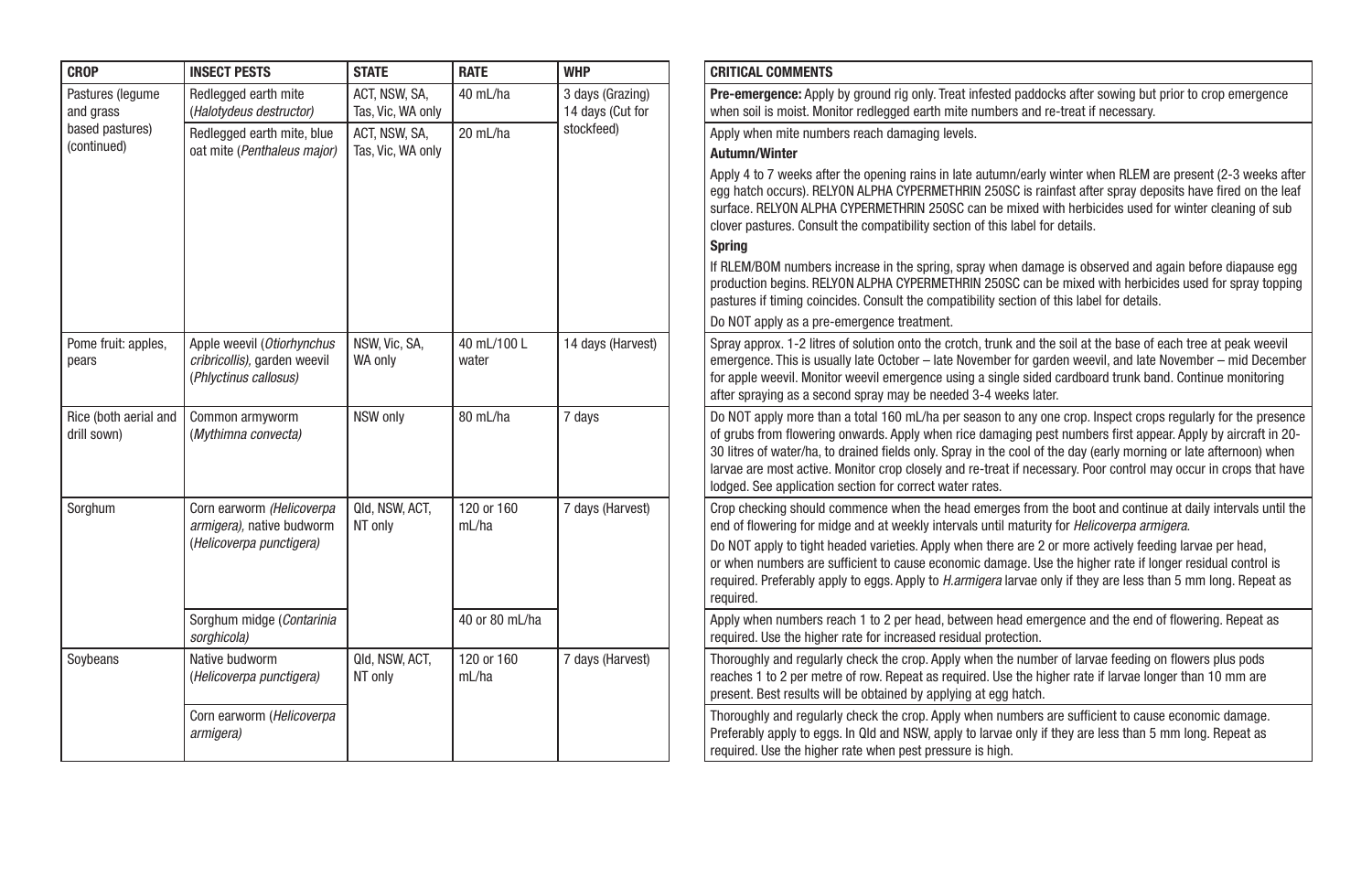| <b>CROP</b>                                             | <b>INSECT PESTS</b>                                                                      | <b>STATE</b>                   | <b>RATE</b>          | <b>WHP</b>        | <b>CRITICAL COMMENTS</b>                                                                                                                                                                                                                                                                                                                                                                                                                                                                                                                                                                                                                                                                                              |
|---------------------------------------------------------|------------------------------------------------------------------------------------------|--------------------------------|----------------------|-------------------|-----------------------------------------------------------------------------------------------------------------------------------------------------------------------------------------------------------------------------------------------------------------------------------------------------------------------------------------------------------------------------------------------------------------------------------------------------------------------------------------------------------------------------------------------------------------------------------------------------------------------------------------------------------------------------------------------------------------------|
| Stone fruit: apricots,<br>nectarines, peaches,<br>plums | Apple weevil (Otiorhynchus<br>cribricollis), garden weevil<br>(Phlyctinus callosus)      | WA only                        | 40 mL/100 L<br>water | 14 days (Harvest) | Spray approx. 1-2 litres of solution onto the crotch, trunk and soil at the base of each tree at peak weevil<br>emergence. This is usually late October – late November for garden weevil, and late November – mid December<br>for apple weevil. Monitor weevil emergence using a single sided cardboard trunk band. Continue monitoring<br>after spraying as a second spray 3-4 weeks later may be needed.                                                                                                                                                                                                                                                                                                           |
| Sunflowers                                              | Native budworm<br>(Helicoverpa punctigera)                                               | Qld, NSW, Vic,<br>ACT, NT only | 120 or 160<br>mL/ha  | 21 days (Harvest) | TO PROTECT BEES and ensure adequate pollination, application during flowering should be avoided. If<br>application is necessary at flowering, apply early morning or late afternoon when bees are not actively foraging<br>Crop checking should be aimed to detect larvae as they hatch. Small larvae are easier to kill than large larvae.<br>Apply when the infestation reaches an average of 2-3 larvae per head or when economic damage is occurring.<br>Repeat as required. Apply before the heads turn downwards to ensure adequate coverage.<br>Use the higher rate if larvae longer than 10 mm are present. Best results will be obtained by applying at egg<br>hatch.                                        |
|                                                         | Corn earworm (Helicoverpa<br>armigera)                                                   |                                |                      |                   | Thoroughly and regularly check the crop. Apply when numbers are sufficient to cause economic damage.<br>Preferably apply to eggs. In NSW and Qld, apply to larvae only if they are less than 5 mm long. Repeat as<br>required. Use the higher rate under heavy pest pressure.                                                                                                                                                                                                                                                                                                                                                                                                                                         |
|                                                         | Grey cluster bug (Nysius<br>clevelandensis), Rutherglen<br>bug (Nysius vinitor)          |                                |                      |                   | Apply from budding when adult numbers per plant reach 10 to 15 in dryland crops and 20 to 25 in irrigated<br>crops. After flowering apply when adult numbers on the face of heads reach 20 to 25. Repeat as required. The<br>higher rate should be used when numbers are very high.                                                                                                                                                                                                                                                                                                                                                                                                                                   |
|                                                         | Rutherglen bug (Nysius<br>vinitor)                                                       | Vic, Tas, WA only              | 100 mL/ha            |                   | Apply from budding when adult numbers per plant reach 10 to 15 in dryland crops and 20 to 25 in irrigated<br>crops. After flowering, apply when adult numbers on the face of heads reach 20 to 25. Repeat as required.                                                                                                                                                                                                                                                                                                                                                                                                                                                                                                |
| Sweet corn                                              | Native budworm<br>(Helicoverpa punctigera).<br>corn earworm (Helicoverpa<br>armigera)    | <b>All States</b>              | 120 or 160<br>mL/ha  | 7 days (Harvest)  | Thoroughly and regularly check the crop. The level of cob damage tolerated varies with market requirements.<br>FRESH MARKET CORN: Apply at 5-8 day intervals, accordingly to pest incidence, from tassel emergence until<br>the silks wither.<br>PROCESSING CORN: Apply from early silking according to pest incidence. Larvae in protected feeding sites<br>within the cob are not effectively controlled. Apply before this situation occurs. Best results will be obtained by<br>applying at egg hatch.<br>Use the higher rate if larvae longer than 10 mm are present.<br>To help contain pyrethroid resistance in <i>Helicoverpa armigera</i> in summer crops, do NOT apply to corn earworm<br>longer than 5 mm. |
| Tobacco                                                 | Native budworm<br>(Helicoverpa punctigera),<br>tobacco budworm<br>(Helicoverpa armigera) | Vic only                       | 12 or 16 mL/<br>100L | 7 days (Harvest)  | Apply from just after transplanting on a 7 to 10 day schedule, according to pest incidence. Apply as a medium<br>to fine spray using hollow and/or solid cone nozzles. The spray volume should be gradually increased as the<br>plants grow, from 200 L/ha just after transplanting to 1000 L/ha at maturity.<br>Use the higher rate when larvae longer than 10 mm are present or when egg laying is intense.                                                                                                                                                                                                                                                                                                         |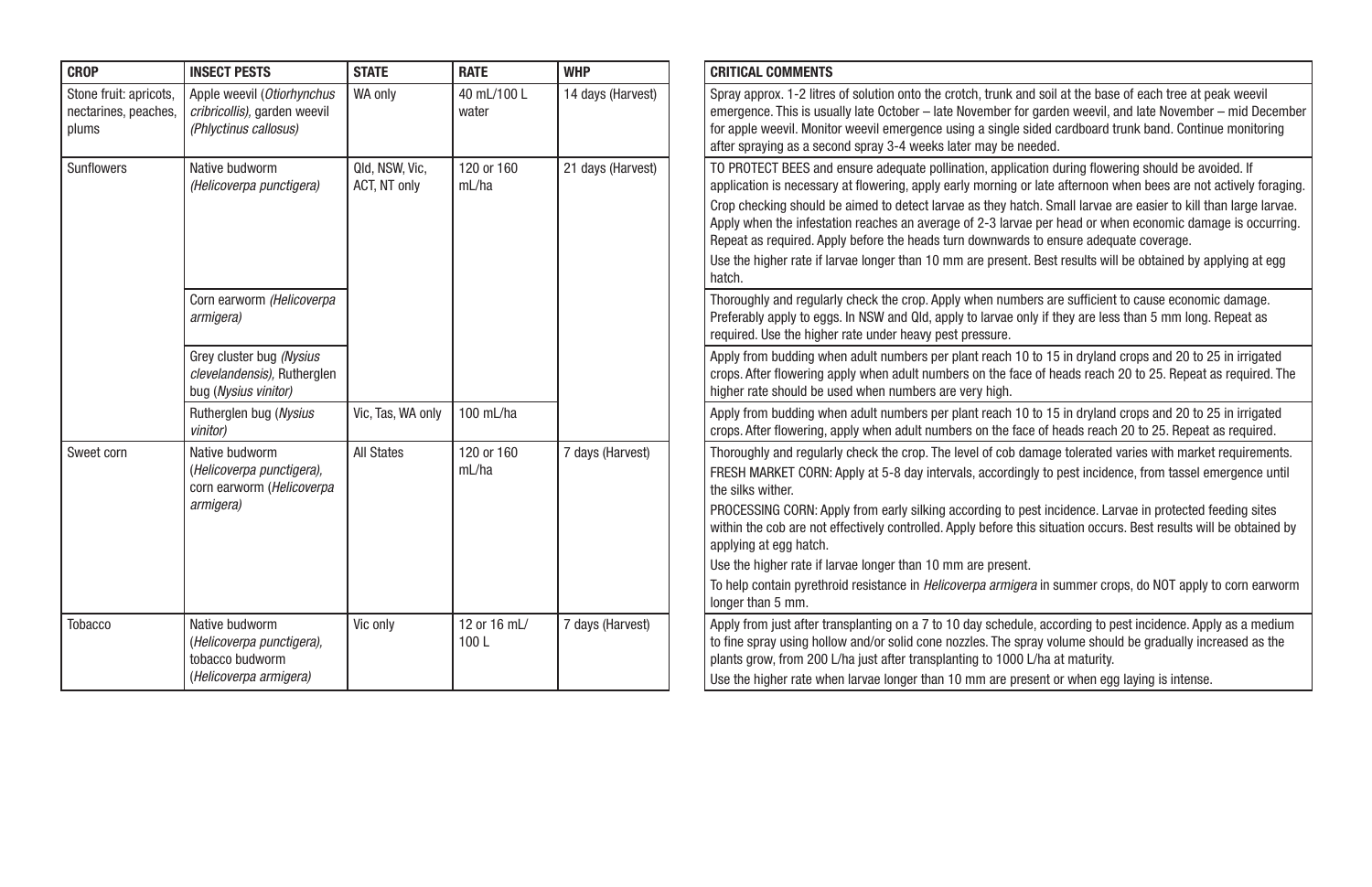| <b>CROP</b>                    | <b>INSECT PESTS</b>                        | <b>STATE</b>                               | <b>RATE</b>                                                             | <b>WHP</b>      |  | <b>CRITICAL COMMENTS</b>                                                                                     |
|--------------------------------|--------------------------------------------|--------------------------------------------|-------------------------------------------------------------------------|-----------------|--|--------------------------------------------------------------------------------------------------------------|
| Tomatoes (bush and<br>trellis) | Native budworm<br>(Helicoverpa punctigera) | <b>All States</b>                          | <b>LOW VOLUME</b><br>80, 120 or 160                                     | 1 day (Harvest) |  | Do NOT apply to trellis<br>middle rate when pest                                                             |
|                                | Tomato grub (Helicoverpa<br>armigera)      | Vic. Tas. SA. WA<br>only                   | mL/ha<br><b>HIGH VOLUME</b><br>8, 12, or 20 mL/                         |                 |  | the highest rate when I<br>a very severe infestatio<br><b>LOW VOLUME:</b>                                    |
|                                | Cluster caterpillar<br>(Spodoptera litura) | Qld, NSW, ACT,<br>WA. NT only              | 100L                                                                    |                 |  | By ground-rig: apply i<br>By aircraft: apply in m<br><b>HIGH VOLUME: Apply a</b><br>200 L/ha just after tran |
|                                | Tomato grub (Helicoverpa<br>armigera)      | Qld. NSW. NT<br>only                       | <b>LOW VOLUME</b><br>120 mL/ha<br><b>HIGH VOLUME</b><br>12 mL/100L      |                 |  | Thoroughly check the o<br>incidence. Preferably a<br>methods described for                                   |
|                                | Plaque thrips (Thrips<br><i>imaginis</i> ) | Qld, NSW, ACT,<br>Vic. Tas. WA. NT<br>only | <b>LOW VOLUME</b><br>130 $mL/ha$<br><b>HIGH VOLUME</b><br>7.2 mL/ 100 L |                 |  | The crop should be free<br>infestation reaches an<br>budworm above.                                          |

#### NOT TO BE USED FOR ANY PURPOSE, OR IN ANY MANNER, CONTRARY TO THIS LABEL UNLESS AUTHORISED UNDER APPROPRIATE LEGISLATION.

WITHHOLDING PERIODS:

BROCCOLI, BRUSSELS SPROUTS, CABBAGES, CAULIFLOWERS, CHINESE CABBAGE, KALE, KOHLRABI,

TOMATOES, TURNIPS: DO NOT HARVEST FOR 1 DAY AFTER APPLICATION.

LETTUCE: DO NOT HARVEST FOR 3 DAYS AFTER APPLICATION.

PASTURES: DO NOT GRAZE FOR 3 DAYS AFTER APPLICATION. DO NOT CUT FOR STOCKFEED FOR 14 DAYS AFTER APPLICATION.

#### MAIZE, MUNG BEANS, NAVY BEANS, RICE, SORGHUM, SOYBEANS, SWEET CORN, TOBACCO:

DO NOT HARVEST FOR 7 DAYS AFTER APPLICATION.

- WINTER CREALS: DO NOT HARVEST FOR 7 DAYS AFTER APPLICATION DO NOT GRAZE TREATED STUBBLE FOR 14 DAYS AFTER APPLICATION.
- LUCERNE: DO NOT GRAZE OR CUT FOR STOCKFEED FOR 14 DAYS AFTER APPLICATION.
- COTTON, LINSEED, POME FRUIT, STONE FRUIT: DO NOT HARVEST FOR 14 DAYS AFTER APPLICATION.
- CANOLA: DO NOT GRAZE OR CUT FOR STOCKFEED FOR 21 DAYS AFTER APPLICATION.
- DO NOT CUT AND WINDROW FOR HARVEST FOR 21 DAYS AFTER APPLICATION. SUNFLOWERS: DO NOT HARVEST FOR 21 DAYS AFTER APPLICATION.

#### FIELD PEAS, LUPINS: DO NOT HARVEST FOR 4 WEEKS AFTER APPLICATION.

LINOLA: DO NOT HARVEST FOR 12 WEEKS AFTER APPLICATION.

| <b>CRITICAL COMMENTS</b>                                                                                          |
|-------------------------------------------------------------------------------------------------------------------|
| Do NOT apply to trellis tomatoes by aircraft. Apply on a 7 to 10 day schedule while the pests are active. Use the |
| middle rate when pest activity is high and/or when larvae between 10 and 20 mm in length are present. Use         |
| the highest rate when larvae longer than 20 mm are present and/or when interruption of the schedule enables       |

#### a very severe infestation to develop. LOW VOLUME:

By ground-rig: apply in 100 to 400 L of water per hectare as a fine spray.

By aircraft: apply in minimum of 10 L of water per hectare as a spray of 100 to 150 microns VMD.

HIGH VOLUME: Apply as a medium to fine spray. Gradually increase the spray volume as the plants grow, from 200 L/ha just after transplanting establishment to 1000 L/ha at maturity.

Thoroughly check the crop at 2-3 day intervals from transplanting/ emergence. Apply according to pest incidence. Preferably apply to eggs. Apply to larvae only if they are less than 5 mm long. Apply using the methods described for native budworm above.

The crop should be frequently checked when it is flowering for the presence of the pest. Apply when the infestation reaches an economically damaging level, using the application methods described for native budworm above.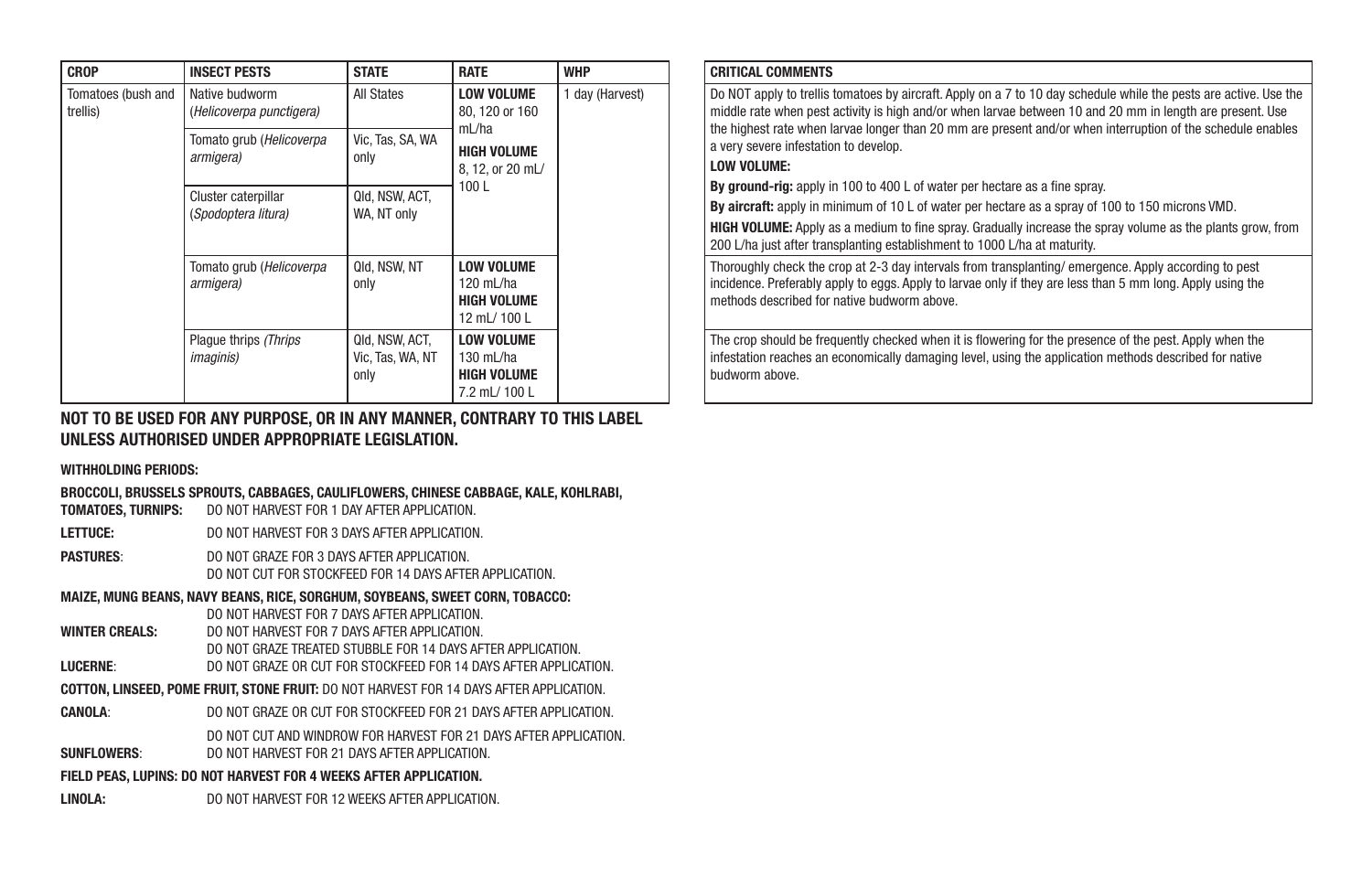#### GENERAL INSTRUCTIONS

RELYON Alpha Cypermethrin 250SC is a suspension concentrate which acts as a contact and residual insecticide. It can be used as a protective treatment when applied at regular intervals or as a knockdown treatment to control existing infestation.

#### MIXING

Shake or roll the container several times before measuring out product to ensure that the ingredients are well mixed. There is no need for pre-mixing. Add the product to the partly filled spray vat while agitating. Continue to agitate while topping up the tank and during spraying. Reseal partly used container immediately after use.

#### APPLICATION

RELYON Alpha Cypermethrin 250SC can be applied by ground or aircraft. Thorough coverage is essential to ensure adequate control. Always apply with a non-ionic surfactant unless detailed on the label of a tank mix partner. Apply during the cooler parts of the day or night.

#### Ground application –

For low volume spraying of field crops with ground rigs, use a total volume of 50-200 L/ha except for sweet corn, tomatoes and tobacco where higher volume should be used. Drop arms should be used on ground rigs in row crops taller than 30 cm (0.3 m). The application should be made as a fine spray, preferably using hollow cone nozzles, unless otherwise directed in the Critical Comments.

#### Aerial application –

Do NOT apply to trellis tomatoes by aircraft. Use a minimum spray volume of 20 L/ha. For spring/early summer application to cereals, linola, canola, rice and to other dense crops, apply in a total spray volume of 30 to 35 L/ha. If possible, spray in a crosswind. Avoid spraying in calm conditions or when wind is light and variable in direction. Apply as a spray of 100-150 microns VMD.

#### INSECTICIDE RESISTANCE WARNING

#### GROUP 3A INSECTICIDE

For insecticide resistance management RELYON ALPHA CYPERMETHRIN 250SC is a Group 3A insecticide. Some naturally occurring insect biotypes resistant to RELYON ALPHA CYPERMETHRIN 250SC and other Group 3A insecticides may exist through normal genetic variability in any insect population. The resistant individuals can eventually dominate the insect population if RELYON ALPHA CYPERMETHRIN 250SC or other Group 3A insecticides are used repeatedly. The effectiveness of RELYON ALPHA CYPERMETHRIN 250SC on resistant individuals could be significantly reduced. Since occurrence of resistant individuals is difficult to detect prior to use, Nutrien Ag Solutions Limited accepts no liability for any losses that may result from the failure of RELYON ALPHA CYPERMETHRIN 250SC to control resistant insects. RELYON ALPHA CYPERMETHRIN 250SC may be subject to specific resistance management strategies. For further information, contact your local supplier, Nutrien Ag Solutions Limited representative or local agricultural department agronomist. In NSW and Qld, application of this product to *Helicoverpa armigera* larvae longer than 5 mm may not only be ineffective but it may increase the level of synthetic pyrethroid resistance. This product should NOT be used to treat infestations that were not controlled by an earlier application of it or another synthetic pyrethroid. Infestations not controlled by this product should be treated with an insecticide from another chemical group. Application of this product with an insecticide from another chemical group such as NUDRIN® will assist with the management of synthetic pyrethroid resistant *Helicoverpa armigera*.

#### **PRECAUTION**

DO NOT use human flaggers unless they are protected by engineering controls such as vehicles with cabs.

#### RE-ENTRY PERIOD

DO NOT allow entry into treated areas for 12 hours after application. When prior entry is necessary, wear cotton overalls buttoned to the neck and wrist, a washable hat and chemical resistant gloves. Clothing must be laundered after each day's use.

#### PROTECTION OF LIVESTOCK

Dangerous to bees. Do NOT spray on any plants in flower while bees are foraging. RELYON ALPHA CYPERMETHRIN 250SC is known to have a deterrent effect on foraging bees for a short period of time after spraying. Risk to bees is reduced by spraying in early morning and late evening while bees are not foraging.

#### PROTECTION OF WILDLIFE, FISH, CRUSTACEANS AND ENVIRONMENT

Dangerous to fish and aquatic invertebrates. Do NOT contaminate fish ponds, dams, drains, rivers or streams with product or used containers. Drift and run-off from treated areas may be hazardous to fish in adjacent sites.

#### STORAGE AND DISPOSAL

Store in the closed, original container, in a dry, cool, well-ventilated area out of direct sunlight. This container can be recycled if it is clean, dry, free of visible residues and has the *drumMUSTER* logo visible. Triple rinse containers before disposal. Dispose of rinsate by adding it to the spray tank. DO NOT dispose of undiluted chemical on site. Wash outside of the container and the cap. Store cleaned container in a sheltered place with cap removed. It will then be acceptable for recycling at any *drumMUSTER* collection point or similar container management program site. The cap should not be replaced but may be taken separately. If not recycling, break, crush, or puncture and deliver empty packaging for appropriate disposal to an approved waste management facility. If an approved waste management facility is not available, bury the empty packaging 500mm below the surface in a disposal pit specifically marked and set up for this purpose clear of waterways, desirable vegetation and tree roots, in compliance with relevant Local, State or Territory government regulations. Do not burn empty containers or product.

#### SAFETY DIRECTIONS

Harmful if inhaled. Will irritate the eyes. Facial skin contact may cause temporary facial numbness. Avoid contact with eyes and skin. DO NOT inhale spray mist. When opening the container, preparing spray and using the prepared spray, wear cotton overalls buttoned to the neck and wrist, a washable hat, elbow-length PVC gloves, and goggles. Wash hands after use. After each day's use, wash gloves, goggles and contaminated clothing.

#### FIRST AID

If poisoning occurs, contact a doctor or Poisons Information Centre. Phone Australia 13 11 26, New Zealand 0800 764 766.

#### SAFETY DATA SHEET

For further information refer to the Safety Data Sheet (SDS), which can be obtained from the supplier.